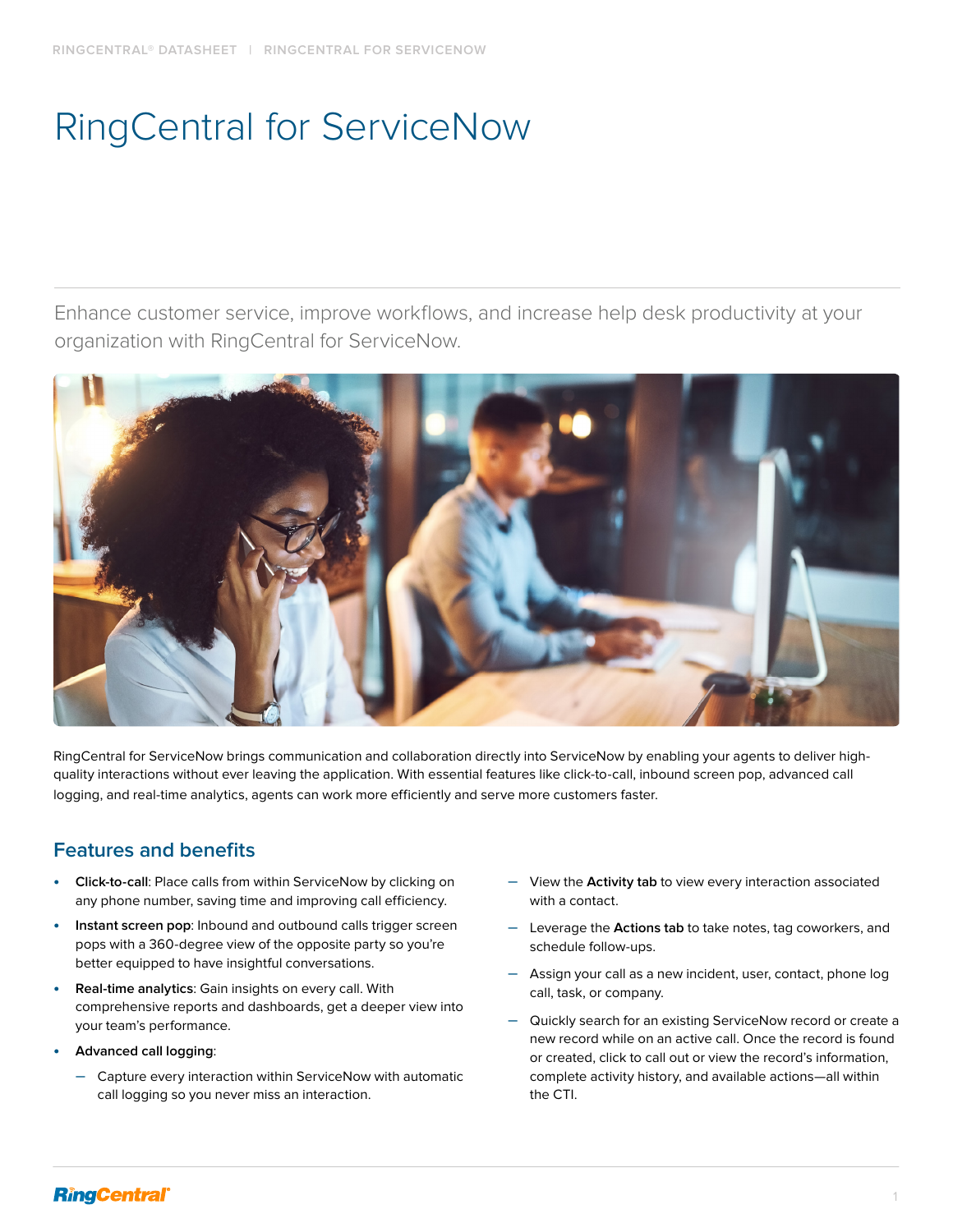## **How it works**

| 驅                                                                                                                      | Servicenow Service Management                                                                                                                |        |                |                                        |                                  |                                             |                    |                                                   |                                    |             | Q Search<br>$\boxed{\bullet}$<br>۰ |  |  |
|------------------------------------------------------------------------------------------------------------------------|----------------------------------------------------------------------------------------------------------------------------------------------|--------|----------------|----------------------------------------|----------------------------------|---------------------------------------------|--------------------|---------------------------------------------------|------------------------------------|-------------|------------------------------------|--|--|
|                                                                                                                        | Welcome: System Administrator &                                                                                                              |        | <b>Tenfold</b> | $\times$                               |                                  | Logout<br>76.                               |                    |                                                   |                                    |             |                                    |  |  |
| $\left\Vert \cdot\right\Vert$<br>at and Form<br>$end + v$                                                              | $\times$ 0<br>÷.<br>users                                                                                                                    |        | Users Now      | Search Name                            | $v$ Search                       |                                             |                    | Incoming call from<br>Pratuusha Test              | ٠                                  | $44 - 4$    | to 20 of 50<br>f.<br>$\mathbf{F}$  |  |  |
| $\mathcal{O}^{\prime}$                                                                                                 | Configuration<br><b>v</b> Cl Lifecycle Management                                                                                            | v<br>疹 | o              | All > Name >= test<br>$\equiv$ User ID | $\equiv$ Name $\angle$<br>Search | $\equiv$ Email<br>Search                    | = Active<br>Search | <b>Pratyusha Test</b>                             | $\blacksquare$ User $\blacksquare$ | obile phone | E Business phone                   |  |  |
| $\begin{array}{r} \texttt{Dogord} \\ \texttt{0.00374} \texttt{cm} \\ \texttt{0.004} \texttt{+1} \end{array}$<br>$\Box$ | CI State Registered Users<br><b>Passwort Reset</b>                                                                                           |        |                | Search                                 |                                  |                                             |                    |                                                   |                                    | kb.         | Search                             |  |  |
| I Brekmarks                                                                                                            | Rinclord Lisers                                                                                                                              |        | ന              | test.account                           | Test Arrowed                     |                                             | true               | <b>ACTIONS</b><br>IMFO.<br><b>ACTIVITY</b>        |                                    |             | (205) 216-3512                     |  |  |
| $\lim_{n \to \infty}$                                                                                                  | Organization<br><b>W</b> Users                                                                                                               |        | ന              | (empty)                                | Test Sciences                    |                                             | true               | $n \vee$<br>$\Box$ $A$<br>ı                       | $\Delta \rightarrow 0$             |             | 14088028349                        |  |  |
|                                                                                                                        | Skills.<br><b>dr</b> Users<br>System Security                                                                                                |        | ന              | theron.hambright                       | Theron<br>Hambright              | theron.hambright@example.com true           |                    | Note, dimention or follow-up                      |                                    |             |                                    |  |  |
|                                                                                                                        | <b>v</b> Users and Groups<br>+ Users<br>* Groups<br>* Roles<br>Access Role Detail View<br><b>v</b> Reports<br>+ Users<br>User Administration |        | ⋒              | tia.lino                               | Tin Lino                         | tia.lino@example.com                        | true               | Calendar integration (user)<br>۰                  |                                    |             |                                    |  |  |
|                                                                                                                        |                                                                                                                                              |        | ന              | tia neumaier                           | <b>Tia Neumaier</b>              | tia.neumaier@example.com                    | true               | Outlook<br>Country code (user)                    | ٠<br>۰                             |             |                                    |  |  |
|                                                                                                                        |                                                                                                                                              |        | т              | tiffany.knust                          | Tittany Knust                    | tiffany.knust@example.com                   | true               | China                                             | ٠                                  |             |                                    |  |  |
|                                                                                                                        |                                                                                                                                              |        | ന              | timothy.janski                         | Timothy Janski                   | timothy.janski@example.com                  | true               | <b>EDU Status (user)</b>                          | ۰<br>٠                             |             |                                    |  |  |
|                                                                                                                        | <b>dr</b> Users<br>the Logged in users                                                                                                       |        | ⋒              | tisha.gorder                           | Tisha Gorder                     | tisha.gorder@example.com                    | true               |                                                   |                                    |             |                                    |  |  |
|                                                                                                                        |                                                                                                                                              |        | ന              | titus.rodreguez                        |                                  | Titus Rodreguez titus.rodreguez@example.com | true               | SAVE<br><b>TELEVISION</b><br><b>TRY 1 1 1 1 1</b> |                                    |             |                                    |  |  |
|                                                                                                                        |                                                                                                                                              |        | m              | tommie reuland                         |                                  | Tommie Reuland tommie.reuland@example.com   | true               | 2012-02-25<br>2012-02-17<br>13:17:20<br>19:04:53  |                                    |             |                                    |  |  |

|                                                                                                                                                         | 13125223394<br>No Info Available                                     |                                       |         |                             | 13125223394<br>No Info Available                                                                                                                                                                                                                                                                                           |                |          |
|---------------------------------------------------------------------------------------------------------------------------------------------------------|----------------------------------------------------------------------|---------------------------------------|---------|-----------------------------|----------------------------------------------------------------------------------------------------------------------------------------------------------------------------------------------------------------------------------------------------------------------------------------------------------------------------|----------------|----------|
| Pratyusha                                                                                                                                               |                                                                      | <b>M</b> User<br>$\cdots$             |         | Pratyusha                   |                                                                                                                                                                                                                                                                                                                            | <b>M</b> User  | $\cdots$ |
| <b>ACTIVITY</b>                                                                                                                                         | <b>INFO</b>                                                          | <b>ACTIONS</b>                        |         | <b>ACTIVITY</b>             | <b>INFO</b>                                                                                                                                                                                                                                                                                                                | <b>ACTIONS</b> |          |
| 自                                                                                                                                                       |                                                                      |                                       |         |                             |                                                                                                                                                                                                                                                                                                                            | v.             | - C      |
| m<br>@sangeeta@marketing.com, let's<br>schedule a follow up with her next week!<br><b>Calendar integration (user)</b><br>Outlook<br>Country code (user) | $2019 - 11 - 14 - 07:21$ AM $\leftarrow$<br>Notified: Sangeeta Walsh | $\rightarrow$<br>$\rightarrow$<br>nee | Ct<br>G | From:<br>From:              | IBC: -- Auto Created by Tenfold<br>IBC: -- Auto Created by Tenfold<br>2019-11-11 - 08:37 AM - Pratyusha Test<br>IBC: -- Auto Created by Tenfold<br>IBC: -- Auto Created by Tenfold<br>2019-10-29 - 01:23 PM - Pratyusha Test<br>@pratyusha.mudrakarta+tenfold<br>Due: 2019-10-22 -<br>Integrations Demo Product Management |                |          |
| China<br><b>EDU Status (user)</b>                                                                                                                       |                                                                      | ۰<br>new<br>۰                         | G<br>Ú  | From:<br>From:              | IBC: @pratyusha.mudrakarta+tenf v<br>IBC: @pratyusha.mudrakarta+tenfold@ringce<br>2019-10-17 - 10:52 AM - Pratyusha Test<br>IBC: -- Auto Created by Tenfold<br>IBC: -- Auto Created by Tenfold                                                                                                                             |                |          |
| <b>SAVE AND CLOSE</b>                                                                                                                                   |                                                                      | <b>SAVE</b>                           |         | IBC: ub<br>From:<br>IBC: ub | 2019-10-17 - 10:51 AM - Pratyusha Test                                                                                                                                                                                                                                                                                     |                |          |

#### **Screen pop**

Screen pops will appear with a 360-degree view of the opposite party's information and whether an inbound call is received or an outbound call is placed. With all the right information, your agents are better equipped to service customers.

### **Activity and Actions tabs**

View the activity stream for quick reference into past interactions with a contact. Within the app, take notes, @mention a colleague, or create a task while on an active call or open a record in ServiceNow by clicking on the ServiceNow icon.

| 騙                                                                                           | Servicenow Service Management                                                        | Q <sub>Search</sub><br>٧.<br>$\lceil \cdot \rceil$ |           |                                 |                      |                                             |          |                                                      |                           |  |
|---------------------------------------------------------------------------------------------|--------------------------------------------------------------------------------------|----------------------------------------------------|-----------|---------------------------------|----------------------|---------------------------------------------|----------|------------------------------------------------------|---------------------------|--|
| ۰į                                                                                          | Welcome: System Administrator SL                                                     | -A                                                 |           |                                 | <b>Tenfold</b>       | - Business <u>ਸਾਥ ⊚</u>                     |          |                                                      |                           |  |
| List and Form<br>$and + y$                                                                  | $\times$ $\circ$<br>ó.<br>users<br>Configuration                                     | $\equiv$                                           | Users Now | Search Name                     | v Search             | Q Search for a person or                    |          |                                                      |                           |  |
| Ô<br>Tagged<br>Dycuments<br>cmd + 1<br>$\mathbf{m}$<br>All Reviewador<br>面<br><b>Harris</b> | <b>v</b> Cl Lifecycle Management                                                     | Ó<br>薇                                             |           | All a Name aw test<br>E User ID | E Name A             | $\equiv$ Email                              | = Active | Phone number                                         | Search                    |  |
|                                                                                             | Cl State Registered Users<br>Password Reset                                          |                                                    |           | Search                          | Search               | Search                                      | Search   | ٥<br>$\overline{z}$                                  |                           |  |
|                                                                                             | <b>Ringked Lisers</b>                                                                |                                                    | ന         | test account                    | Test Account         |                                             | true     | 4 <sub>01</sub><br>5                                 |                           |  |
|                                                                                             | Organization<br><b>dr</b> Lisers                                                     |                                                    | ൹         | (empty)                         | Test Srikumar        |                                             | true     | $8 - 10$<br>7 ross                                   | (650) 453-3748            |  |
|                                                                                             | Skills<br>+ Users                                                                    |                                                    | m         | theron hambright                | Theron<br>Hambricht  | theron.hambright@example.com true           |          | ٠<br>$\mathbf{0}$ .                                  |                           |  |
|                                                                                             | System Security<br><b>v</b> Users and Groups                                         |                                                    | m         | tia.lino                        | Tia Lino             | tia lino@example.com                        | true     | x.<br>LT 2019-11-06 11:06 MM + 0m 25c                |                           |  |
|                                                                                             | + Users<br>* Groups<br><b>*</b> Roles<br>Access Role Detail View<br><b>v</b> Reports |                                                    | m         | tia.neumaier                    | Tia Neumaier         | tia.neumaier@example.com                    | trust    | Pratyusha Test<br>C 2019-10-31 0147 PM + 0m 8s       | $-anser$<br><b>D</b> User |  |
|                                                                                             |                                                                                      |                                                    | m         | tiffany.knust                   | <b>Tiffany Knust</b> | tiftany.knust@example.com                   | true     | Pratyusha Test<br>L 2019-10-29 01:23 PM + 0m 19s     | <b>El</b> User            |  |
|                                                                                             | + Users<br>User Administration                                                       |                                                    | m         | timothy.janski                  | Timothy Janski       | timothy.janski@example.com                  | trust    | Pratyusha Test<br>C 2019-10-29 01:14 PM + 0m 15s     | <b>D</b> User             |  |
|                                                                                             | <b>W</b> Users<br>Logged in users                                                    |                                                    | m         | tisha.gorder                    | <b>Tisha Gorden</b>  | tisha.gorder@example.com                    | true     | Pratyusha Test<br>L 2019-10-22 08:53 AM + 0m 6s      | <b>B</b> Day              |  |
|                                                                                             |                                                                                      |                                                    | œ         | titus.rodreguez                 |                      | Titus Rodreguez titus.rodreguez@example.com | true     | Pratyusha Test<br>A contract to the fact<br>-------- | <b>Diser</b>              |  |
|                                                                                             |                                                                                      |                                                    | ൹         | tommie.reuland                  |                      | Tommie Reuland tommie reuland@example.com   | true     | 2012-02-17<br>2012-02-25<br>19:04:53<br>13:17:20     |                           |  |

## **Click-to-call**

Quickly click on any phone number within ServiceNow or any Chrome browser tab to initiate a call using RingCentral.